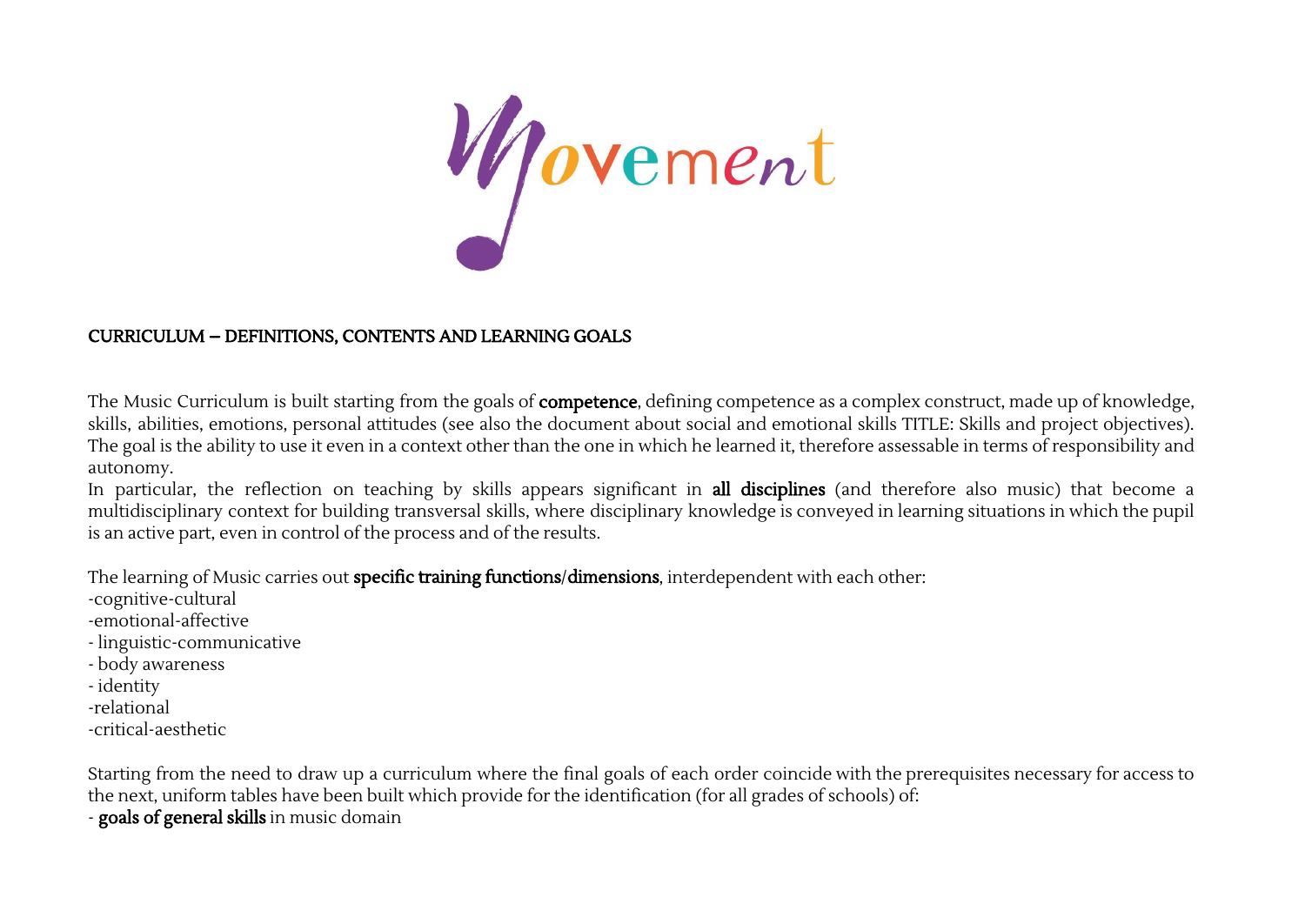- **abilities** (cognitive and practical indicating the ability to use knowledge)

- **objectives** (knowledge and skills that pupils progressively achieve through the action of the school)

- goals for socio-emotional skills development

GRADE: KINDERGARTEN (ONLY FOR SAMPLE, THIS LEVEL OF EDUCATION IS NOT MANDATORY FOR THE PROJECT)

| <b>GOALS FOR</b><br><b>GENERAL SKILLS</b> |                                                                                                                                                      | <b>ABILITIES</b>                                                                                                                      | <b>OBJECTIVES</b>                                                                                | SOCIAL-EMOTIONAL<br><b>SKILLS INVOLVED</b>               |
|-------------------------------------------|------------------------------------------------------------------------------------------------------------------------------------------------------|---------------------------------------------------------------------------------------------------------------------------------------|--------------------------------------------------------------------------------------------------|----------------------------------------------------------|
|                                           | Develop<br>interest<br>listening music                                                                                                               | in He/She is interested in<br>listening and music<br>production activities, using<br>various tools in their<br>different applications | Ability to hear, listen.<br>Refine auditory perception                                           | Curiosity; Persistence                                   |
|                                           | Discovery of sound Voice use with<br>repertoire,<br>activities of perception<br>and musical production<br>using voice, body and<br>objects           | gestures,<br>through   rhythm, body movement.                                                                                         | Ability to clap hands,<br>rhythmically, repeat, copy,<br>replicate, reproduce,<br>imitate, mimic | Curiosity; Creativity                                    |
|                                           | Exploration of<br>musical<br>symbols<br>using<br>coding/classify sounds   coordination<br>and replay them                                            | first He/she develops the ability<br>languages, to orient yourself in space<br>for $ $ and<br>good<br>eye-manual                      | Ability to drum and<br>resonate                                                                  | Curiosity; Creativity; Self<br>control                   |
|                                           | Exploration of different   Perform vocal or<br>voice/objects/musical<br>instruments<br>possibilities; learn to<br>oneself<br>listen<br>and<br>others | instrumental pieces<br>collectively and individually                                                                                  | Ability to sing individually<br>or in choir                                                      | Curiosity;<br>Cooperation;<br>Self Efficacy; Sociability |
|                                           | Experimentation and<br>combination of basic<br>musical elements,<br>producing simple<br>musical sequences                                            | Create various sounds with<br>the right tools                                                                                         | Knowing how to produce<br>sounds and rhythm<br>Use recycled materials to<br>make simple tools    | Creativity; Self Efficacy;                               |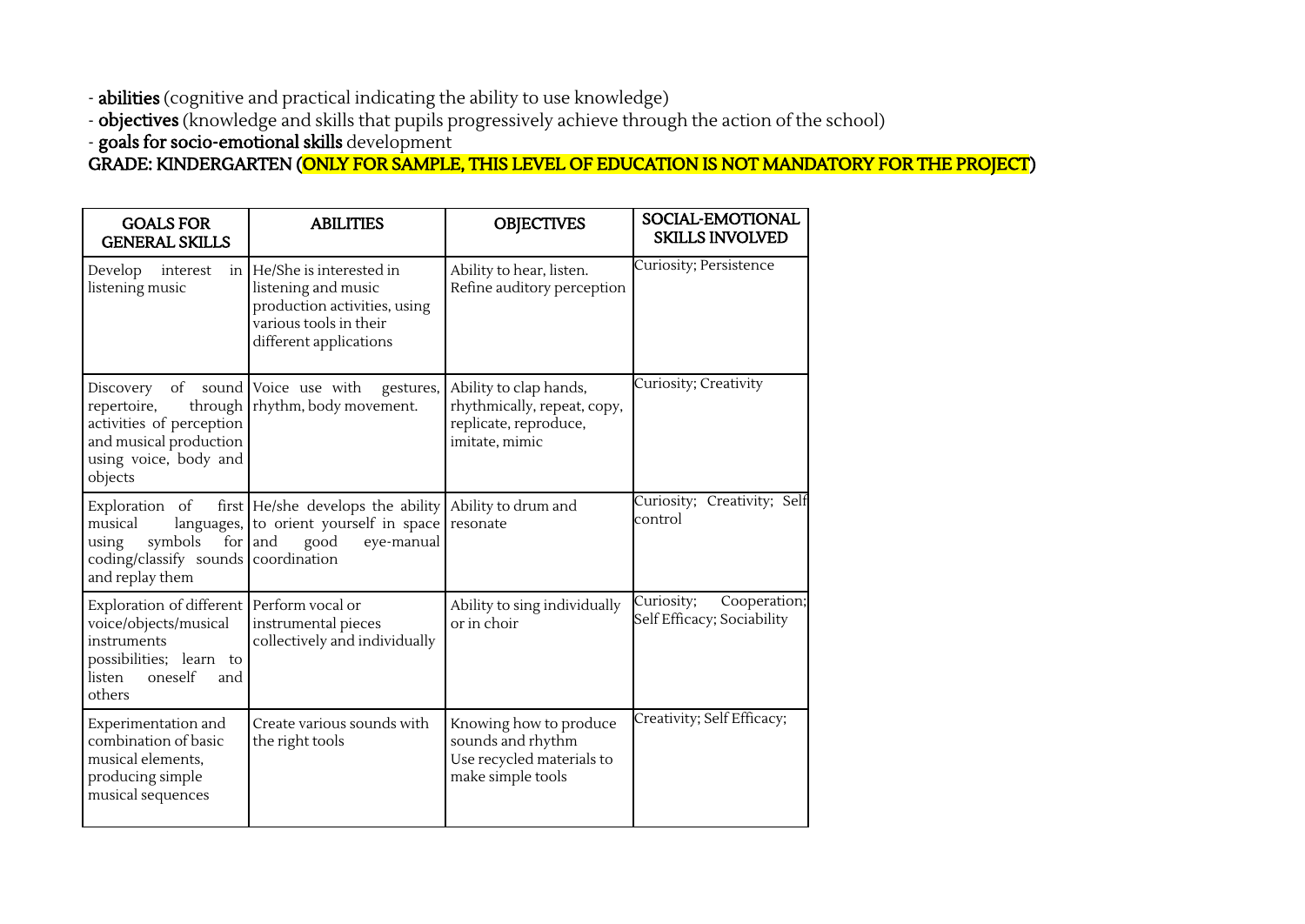GRADE: PRIMARY SCHOOL (<mark>the contents about Goals, Abilities, Objectives and SES are related to II class, the second year after the begin of</mark> this cycle; the disciplines involved and activities by disciplines are usable during all years of primary school but with more specifications by year)

| <b>GENERAL</b><br>GOLS FOR C<br><b>SKILLS</b> | ABILITIES | OBIECTIVES | <b>MOTIONAL</b><br><u>тъ</u><br>SO C<br>LIALEMO'<br>LLS INVOLVED<br>cv<br>בתכ | PLINES INVOLVED<br>IPI:<br><b>DISC</b> |
|-----------------------------------------------|-----------|------------|-------------------------------------------------------------------------------|----------------------------------------|
|                                               |           |            |                                                                               |                                        |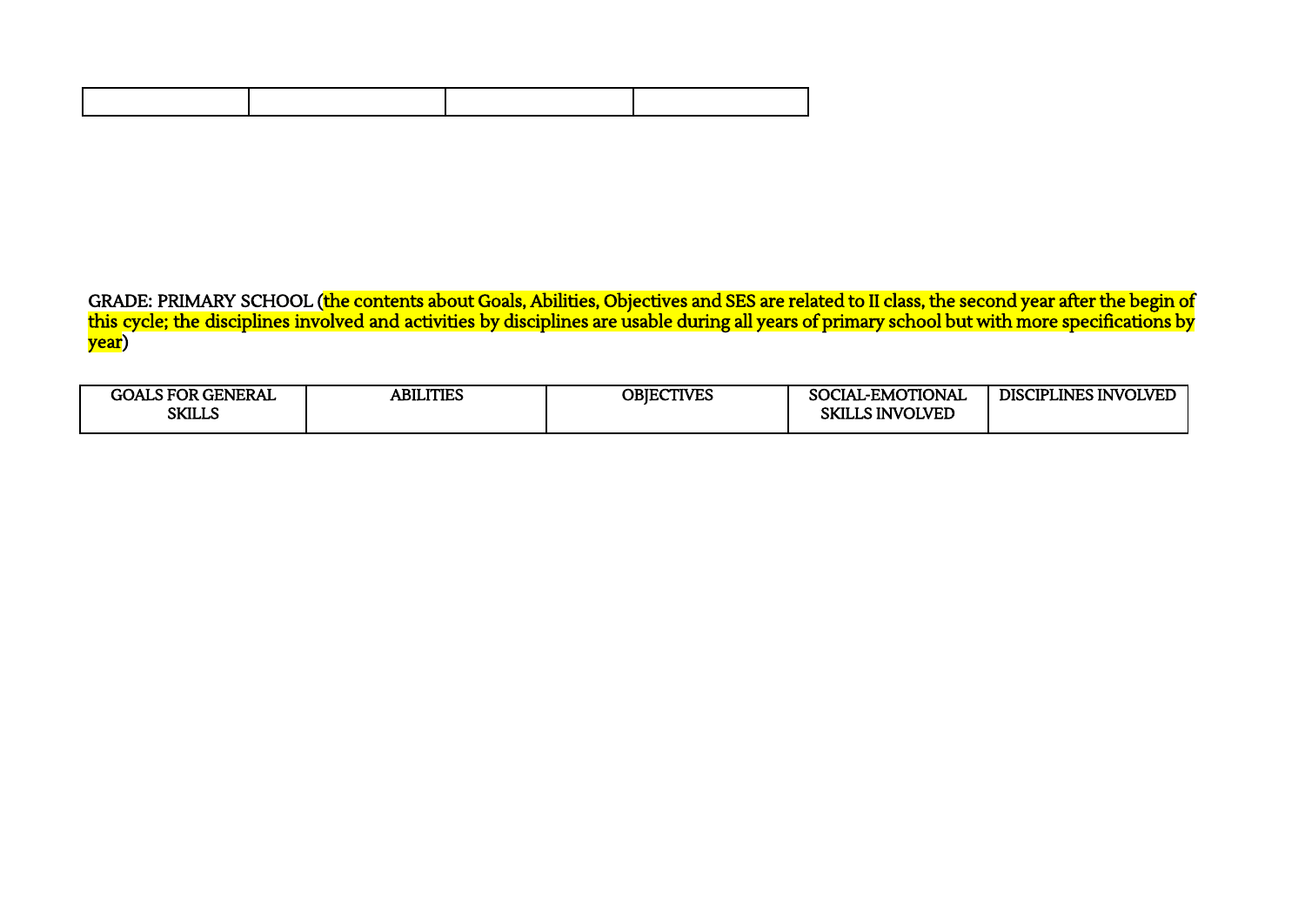| He/she can explore and<br>distinguish sounds in reference<br>to their source<br>He/She can identify sounds in<br>relation to the main parameters | He/she is able to listen and<br>distinguish sounds and their<br>quality, and in a spatial frame.<br>He/she<br>develops<br>auditory<br>memory.<br>He/she is able to listen sounds and<br>repeat with voice and body,<br>distinguishing by height,<br>intensity, duration and timbre<br>Identify the sound of some known<br>instruments and group them into<br>families (strings, winds and<br>percussion) | Exploration<br>soundscape.<br>of<br>Development of listening ability<br>Knowledge and classification of<br>sounds based on their<br>characteristics:<br>- height (concepts of acute -<br>grave)<br>-intensity (strong-soft)<br>-duration (long - short)<br>-rubber stamp                                                                                                              | Curiosity;                                                            | <b>Literature: combining</b><br>sounds with texts and<br>descriptions of natural<br>or man-made<br>environnements; listen<br>to a piece of music by<br>combining words;<br>compose music in<br>combination with<br>nursery rhymes. Use the<br>songs of the holidays<br>(Christmas, Easter, etc.)<br>and of the traditions of |
|--------------------------------------------------------------------------------------------------------------------------------------------------|----------------------------------------------------------------------------------------------------------------------------------------------------------------------------------------------------------------------------------------------------------------------------------------------------------------------------------------------------------------------------------------------------------|---------------------------------------------------------------------------------------------------------------------------------------------------------------------------------------------------------------------------------------------------------------------------------------------------------------------------------------------------------------------------------------|-----------------------------------------------------------------------|------------------------------------------------------------------------------------------------------------------------------------------------------------------------------------------------------------------------------------------------------------------------------------------------------------------------------|
| He/She uses the voice in a more<br>awareness way                                                                                                 | Explore the different expressive<br>possibilities of the voice, of sound<br>objects and known musical<br>instruments<br>Singing simple songs by imitation<br>individually and in groups,<br>developing a sense of verticality in<br>relation to the pitch of the sounds.                                                                                                                                 | Development of vocal ability<br>through songs in the V-VIII range<br>Development of the harmonic ear<br>Development of intonation,<br>vocality and expressiveness<br>Strengthening of rhythmic and<br>melodic memory<br>Internalization of musical<br>phrasing and dynamics<br>Ability to follow direction<br>indications<br>Ability to listen to oneself and to<br>listen to others. | Self<br>cognition;<br>Meta<br>Curiosity,<br>Awareness;<br>Cooperation | the countries for<br>educational purposes,<br>combining music and<br>words.<br>Write short text based<br>on emotions.                                                                                                                                                                                                        |
| He/She reads and reproduces<br>simple rhythms                                                                                                    | Know the figures of value.<br>Play a rhythm using the voice, the<br>body and simple instruments<br>Coordinate symbols, gestures and<br>sounds                                                                                                                                                                                                                                                            | Graphic representation of sounds,<br>with alternative and conventional<br>scripts, in relation to their<br>duration<br>First knowledge of semibreve,<br>minim, quarter note, eighth note<br>and rests                                                                                                                                                                                 | Perseverance; Self control                                            |                                                                                                                                                                                                                                                                                                                              |
| He/She recognizes the<br>constitutive elements of the                                                                                            | Knowing and intoning the major<br>scale in the key of G                                                                                                                                                                                                                                                                                                                                                  | Internalization of the C major<br>scale (ascending and descending)                                                                                                                                                                                                                                                                                                                    | Perseverance; Self Efficacy                                           |                                                                                                                                                                                                                                                                                                                              |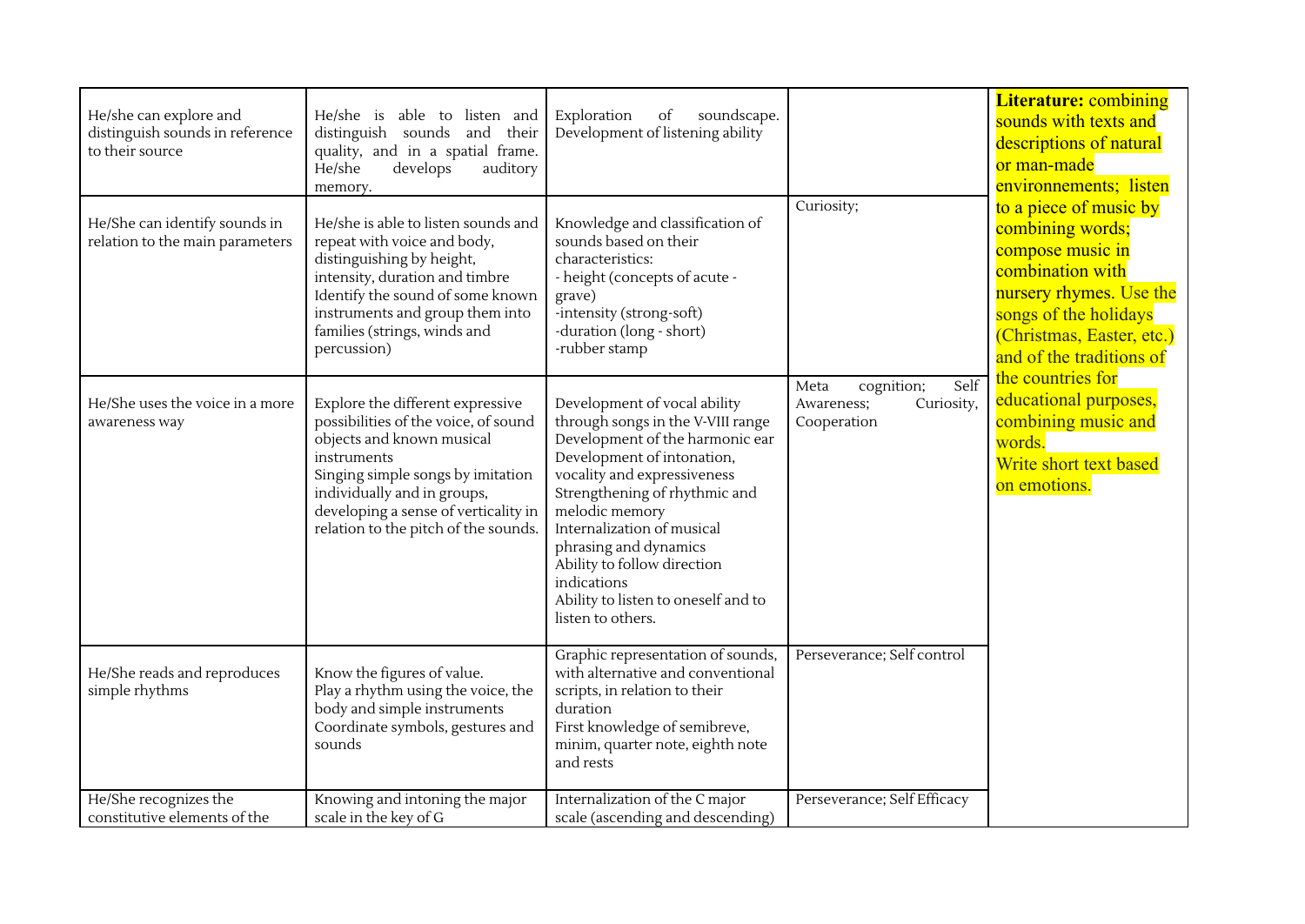| musical phrase and uses them<br>in practice                                      | Recognize and intone the name of<br>the notes                                                                                            | through the memorization of<br>songs and intervals                                                                                                                                                                                                                                                                                                        |                                                                                                        | <b>History and</b><br><b>Geography:</b><br>comparing the sounds of                                                                                                                                                                          |
|----------------------------------------------------------------------------------|------------------------------------------------------------------------------------------------------------------------------------------|-----------------------------------------------------------------------------------------------------------------------------------------------------------------------------------------------------------------------------------------------------------------------------------------------------------------------------------------------------------|--------------------------------------------------------------------------------------------------------|---------------------------------------------------------------------------------------------------------------------------------------------------------------------------------------------------------------------------------------------|
| He/She knows and uses the<br>necessary bases for the<br>instrumental approach    | Assume the preparatory positions<br>for playing<br>Consolidate coordination,<br>laterality and motor development<br>of the dominant hand | Know the correct posture of the<br>body in relation to the instrument<br>and vice versa and the<br>relationship between bow and<br>instrument.<br>Control the fine movement of the<br>hands through the bow, strings<br>and bats.<br>Identify the strings of the<br>instruments.                                                                          | Perseverance;<br>Assertiveness;<br>Responsibility                                                      | instruments from<br>different historical<br>periods and different<br>cultures; design a<br>theatrical performance<br>with music starting from<br>a historical event object<br>of the program;<br>comment on musical<br>pieces with thoughts |
| He/She manages time<br>effectively and work with others<br>in a constructive way | Identify your specific skills<br>Singing and playing in a group<br>collaborating with others for a<br>shared result                      | Understand lesson times and<br>steps and use them effectively<br>Participate in collective<br>elaboration processes by sensing<br>the importance of the role of each<br>in the group.<br>Increase your time and ability to<br>concentrate.<br>Develop the desire and awareness<br>of the possibility of expressing<br>oneself through artistic languages. | Trust;<br>Cooperation;<br>Efficacy;<br>Empathy;<br>Self<br>Assertiveness;<br>Tolerance;<br>Sociability | and drawings based on<br>their geographical and<br>historical origin and<br>know how to distinguish<br>them (Celtic music,<br>classical music, pop<br>music, popular music,<br>$etc.$ );                                                    |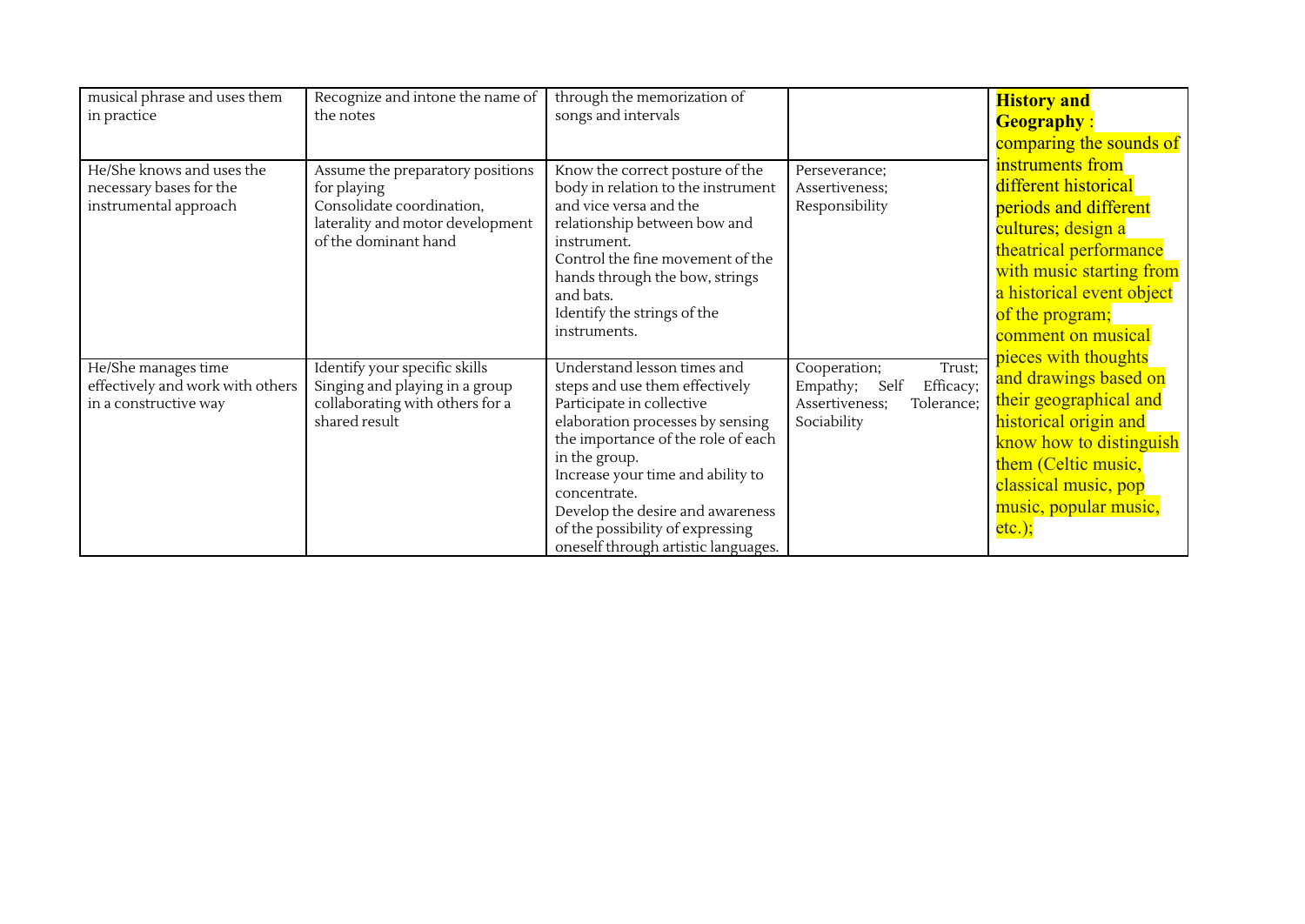|  |  | place symbols of          |
|--|--|---------------------------|
|  |  | specific musical forms    |
|  |  | on a map (instruments,    |
|  |  | musical genres;           |
|  |  | repeatable activity for   |
|  |  | different historical      |
|  |  | periods (in ancient       |
|  |  |                           |
|  |  | Rome the zither and the   |
|  |  | lyre; in classical Greece |
|  |  | the pan flute, the        |
|  |  | trumpet-like salpinx, the |
|  |  | sistrums and the          |
|  |  | rattlesnakes (sistri e    |
|  |  | crotali in italiano)      |
|  |  | among the percussions;    |
|  |  | lute, hurdy-gurdy and     |
|  |  | vielle (la viella in      |
|  |  | italiano) for the         |
|  |  | medieval era, etc.).      |
|  |  |                           |
|  |  |                           |
|  |  |                           |
|  |  |                           |
|  |  |                           |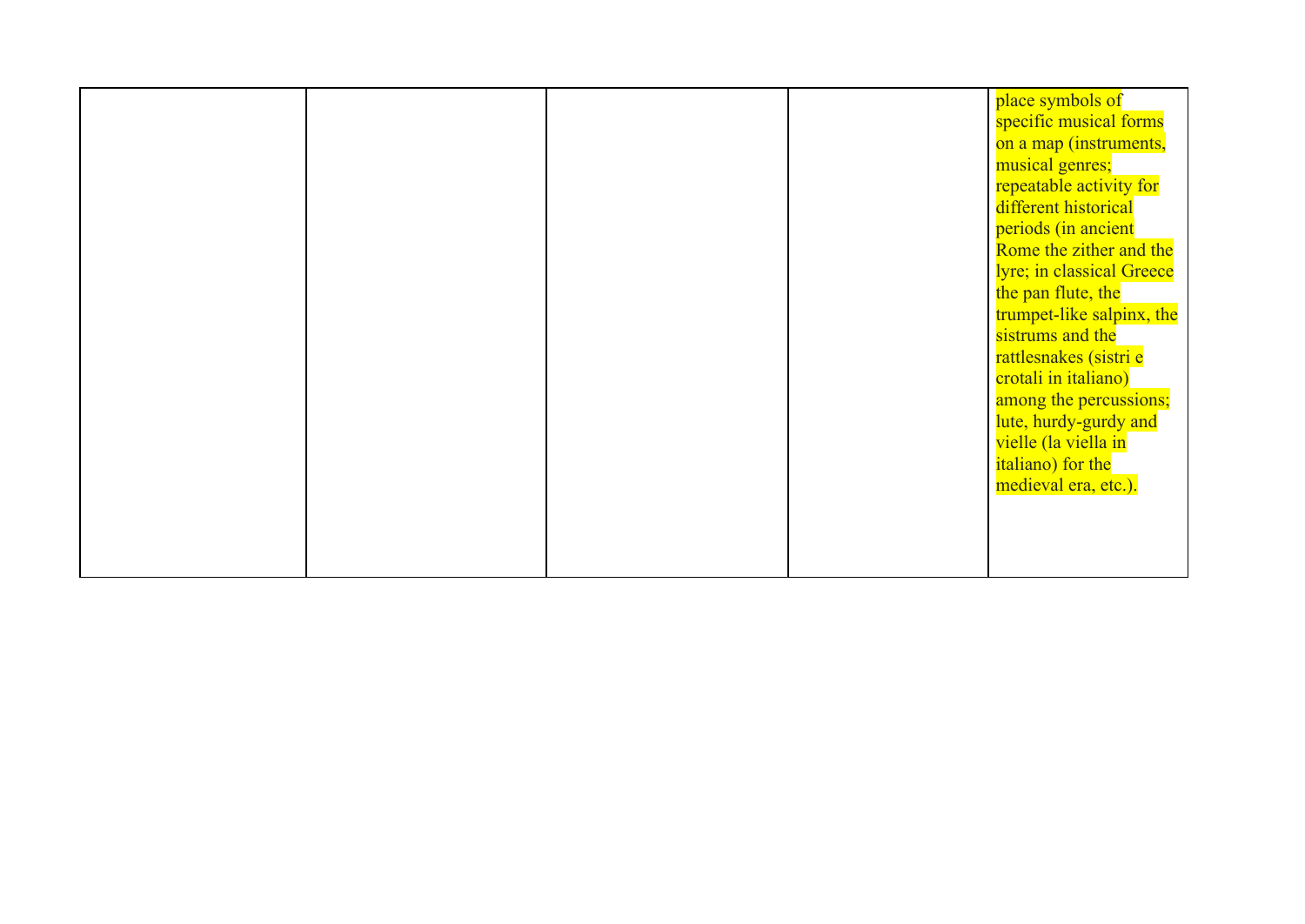|  |  | <b>Mathematics and</b><br><b>Geometry</b> : attributing<br>a sound to the different<br>mathematical / physical<br>/ geometric concepts;<br>compose poems<br>combined with music<br>(using the rules of<br>mathematics applied to<br>metrics); mathematical<br>fractions and musical<br>fractions. |
|--|--|---------------------------------------------------------------------------------------------------------------------------------------------------------------------------------------------------------------------------------------------------------------------------------------------------|
|  |  | <b>Drawing: producing</b><br>drawings for musical<br>pieces; use colors to<br>express an emotion,<br>linked to a text or a<br>music; design parts of a<br>scenography<br>collaborating with<br>others;                                                                                            |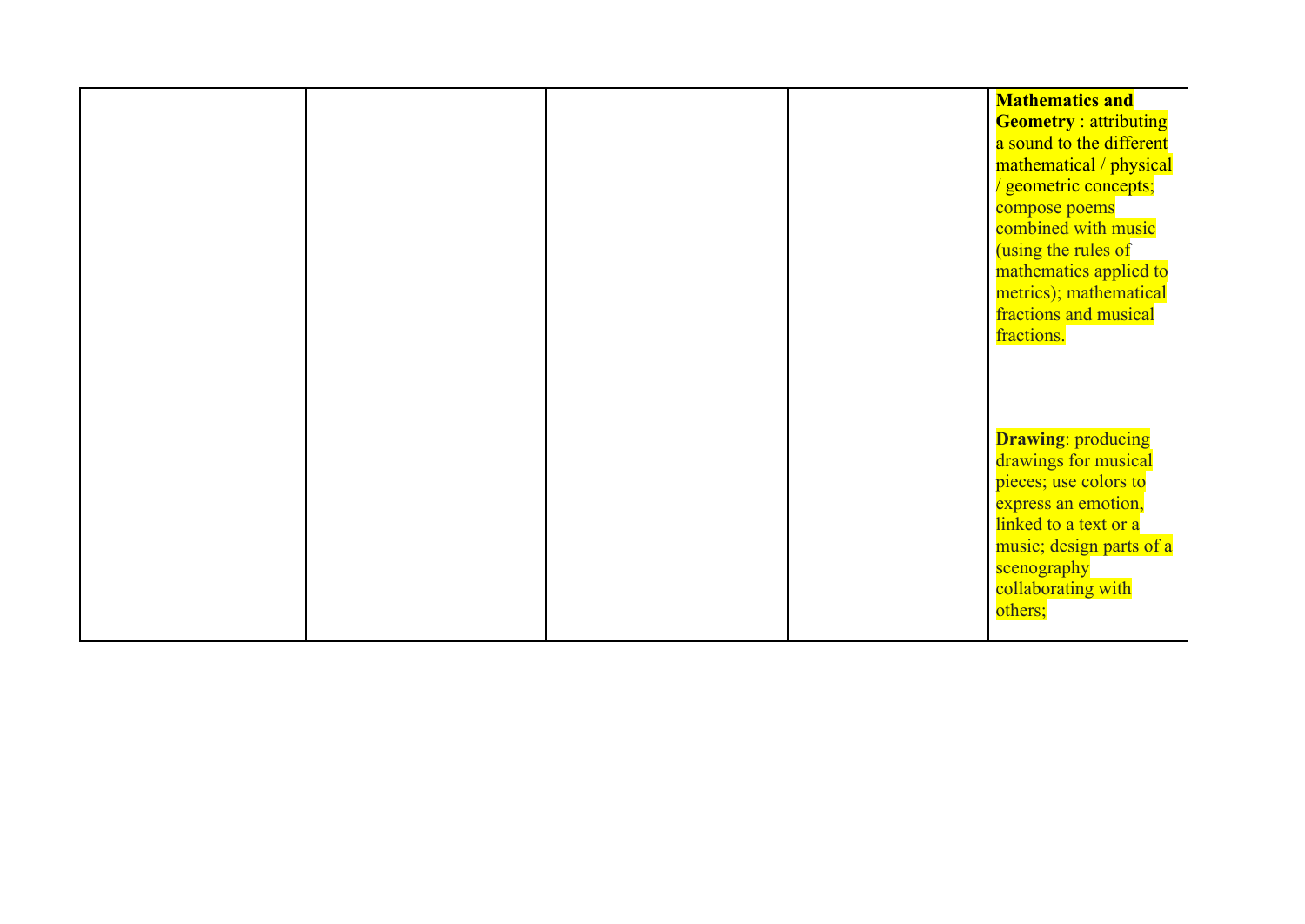|  |  | <b>Gymnastics: develop</b> |
|--|--|----------------------------|
|  |  | movements in               |
|  |  | combination with           |
|  |  | music; build a small       |
|  |  | choreography on a piece    |
|  |  | of music; build a small    |
|  |  | choreography on a piece    |
|  |  | of music; use the body     |
|  |  | to express the rhythm;     |
|  |  | use the body to express    |
|  |  | emotions, use the body     |
|  |  | to accompany a musical     |
|  |  | text; Producing            |
|  |  | coordinated body           |
|  |  | movements together         |
|  |  | with others;               |
|  |  |                            |

The primary cycle lasts 5 years in all partner countries. It is therefore possible to equate the duration of the studies. The proposal goes in the direction of two stages of assessment, in the second and fifth year, to allow the acquisition and consolidation of skills and curricular content.

GRADE: PRIMARY SCHOOL (V class, the last year of this cycle)

| <b>GOALS FOR GENERAL</b><br><b>SKILLS</b> | <b>ABILITIES</b>       | <b>OBJECTIVES</b>              | <b>SOCIAL AND</b><br><b>EMOTIONAL</b><br><b>SKILLS INVOLVED</b> |
|-------------------------------------------|------------------------|--------------------------------|-----------------------------------------------------------------|
| He/She recognizes the                     | Grasp the link between | Listening and describing       | cognition;<br>Meta                                              |
| uses, functions and                       | musical culture and    | musical pieces belonging to    | Critical thinking;                                              |
| contexts of music                         | geographical area of   | different genres and cultures, |                                                                 |
|                                           | origin                 | capturing their essential and  |                                                                 |
|                                           | He/she contextualizes  | recurring elements.            |                                                                 |
|                                           | genres and instruments | Recognizing that musical       |                                                                 |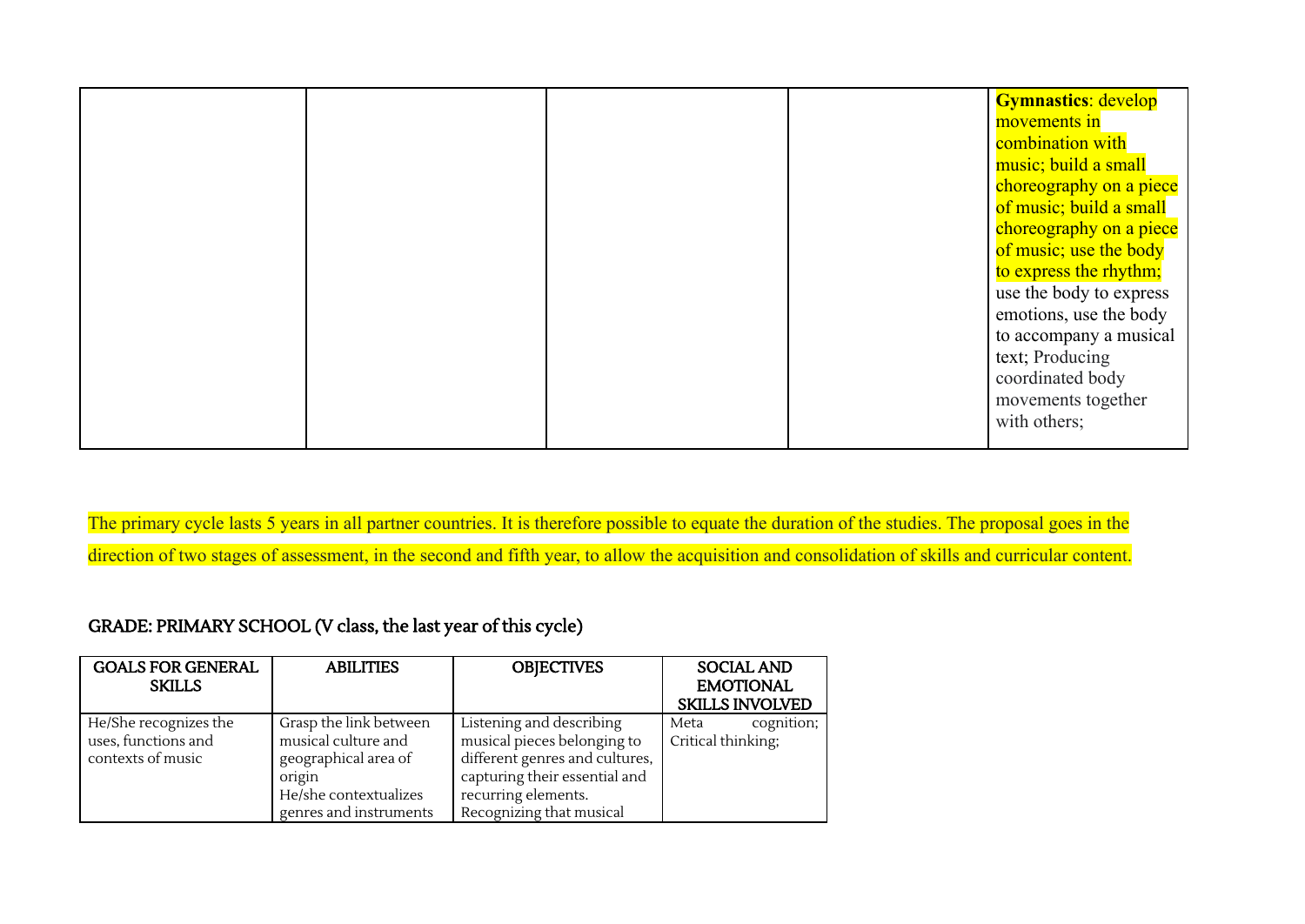|                                                                                                                                                                                                                           | in known historical eras,<br>inserting musical<br>expression within the<br>framework of the<br>civilizations of ancient<br>peoples.                                                                                                                                                                                                                                                                                                                                                       | culture is fully inserted in the<br>framework of ancient<br>civilizations, reflecting some<br>peculiar traits.                                                                                                                                                                                                                                                           |                                                            |
|---------------------------------------------------------------------------------------------------------------------------------------------------------------------------------------------------------------------------|-------------------------------------------------------------------------------------------------------------------------------------------------------------------------------------------------------------------------------------------------------------------------------------------------------------------------------------------------------------------------------------------------------------------------------------------------------------------------------------------|--------------------------------------------------------------------------------------------------------------------------------------------------------------------------------------------------------------------------------------------------------------------------------------------------------------------------------------------------------------------------|------------------------------------------------------------|
| Read<br>and<br>write<br>easy<br>musical (partitura??')                                                                                                                                                                    | Know all the main<br>figures of value<br>Perform rhythmic<br>sequences<br>independently<br>Recognize and read<br>simple intervals<br>Maintain the pulse                                                                                                                                                                                                                                                                                                                                   | Progressively develop the<br>ability to read rhythms at first<br>sight<br>Recognize and write pitches<br>in the staff<br>Performing simple rhythmic<br>and melodic dictations<br>Knowledge of the keys of G,<br>DO and F (also in relation to<br>the chosen instrument)<br>Conservation of the tactus                                                                    | Self<br>Perseverance;<br>efficacy; Self control            |
| He/she performs with the<br>voice and with the body,<br>individually and in a<br>group, musical songs also<br>belonging to different<br>cultures to be aware of the<br>relationship between<br>voice, body and breathing. | to grasp and use the<br>sounds of the body<br>(body percussion) and<br>control the breathing in<br>singing<br>understanding the<br>difference between chest<br>and head voice<br>synchronize your singing<br>with that of others<br>memorize lyrics and<br>perform low difficulty<br>polyphonic songs<br>interpreting passages<br>from memory in another<br>language<br>follow the gestures of the<br>conductor / conduct<br>simple songs.<br>check the tone and<br>volume of your voice. | perform diaphragmatic<br>breathing<br>play the beat of a song with<br>your voice<br>inventing, creating, playing<br>sequences of sounds with the<br>voice<br>perform vocal pieces with<br>rhythmic precision and<br>correct intonation<br>memorize a repertoire of<br>rhythmic modules taken<br>from nursery rhymes and<br>simple vocal pieces in<br>different languages | Self<br>control;<br>Creativity;<br>Energy;<br>Cooperation; |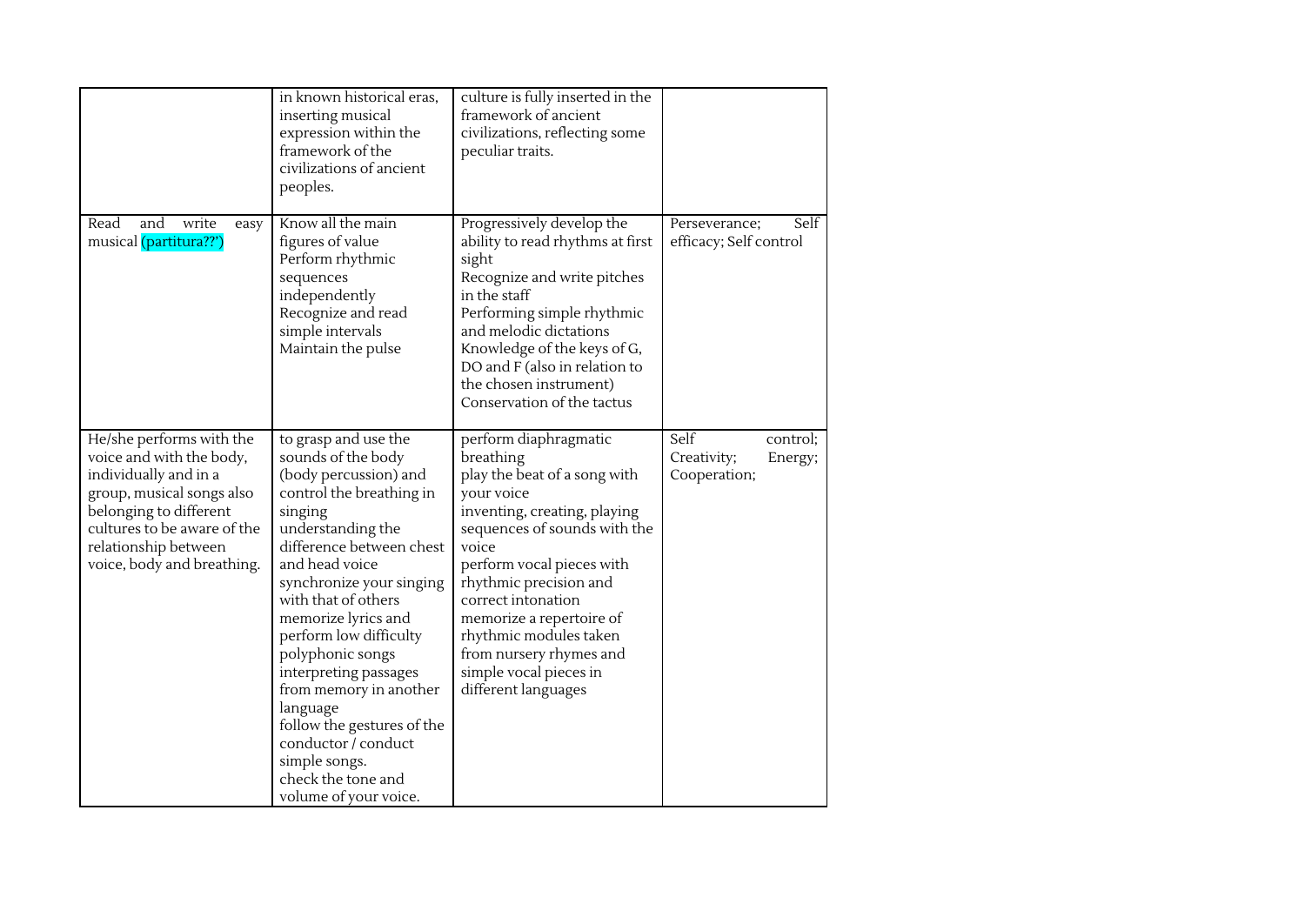| He/She performs simple<br>instrumental songs<br>together                    | develop the ability to<br>produce rhythms and<br>melodies by applying<br>known elementary<br>schemes<br>adapt the instrumental<br>setting by controlling the<br>posture and holding the<br>instrument<br>respect the rules of<br>overall musical activity<br>actively participate<br>in<br>dynamics,<br>group<br>listening to himself /<br>herself<br>and<br>his<br>companions to perform<br>his part in a coherent<br>way to the whole | (these objectives vary<br>depending on the<br>instrument)<br>to acquire:<br>-correct position of the<br>instrument<br>- correct position of the arch<br>- awareness of pressure, hand<br>tension, air pressure<br>- ability to articulate / link<br>sounds<br>-coordination of the<br>movement of the arc and<br>dominion of the direction<br>- fingering<br>- check the weight and the<br>joint<br>-scale and extension | Cooperation;<br>Responsibility;<br>Self<br>control;<br><b>Stress</b><br>resistance                                  |
|-----------------------------------------------------------------------------|-----------------------------------------------------------------------------------------------------------------------------------------------------------------------------------------------------------------------------------------------------------------------------------------------------------------------------------------------------------------------------------------------------------------------------------------|--------------------------------------------------------------------------------------------------------------------------------------------------------------------------------------------------------------------------------------------------------------------------------------------------------------------------------------------------------------------------------------------------------------------------|---------------------------------------------------------------------------------------------------------------------|
| He/she is aware<br>about<br>learning<br>by<br>process<br>structured levels. | Identify what they have<br>learned to know and do,<br>their needs and available<br>opportunities<br>Effectively organize time<br>and information on an<br>individual and group<br>level.<br>graft<br>Learn<br>to<br>new<br>learning on previous<br>knowledge.                                                                                                                                                                           | Internalize<br>- lesson times<br>- logical order of learning<br>moments and specific<br>procedures<br>Acquire a study method                                                                                                                                                                                                                                                                                             | Self<br>control;<br>Meta<br>cognition;<br>critical<br>thinking;<br>Assertiveness;<br>responsibility;<br>Cooperation |
| He/She becomes aware<br>and protagonist of creative<br>expression.          | He/she is able to grasp,<br>interpret<br>express<br>and<br>ideas<br>and<br>emotions<br>through<br>sounds<br>and<br>music. He/she captures<br>the<br>possible<br>relationships<br>between<br>music and the other arts.                                                                                                                                                                                                                   | understanding the functions<br>of music:<br>- communication<br>-cultural<br>-emotional-affective<br>-relational<br>-aesthetics<br>reflect on different musical<br>experiences and gradually<br>develop a personal taste                                                                                                                                                                                                  | Critical<br>thinking;<br>Responsibility;<br>Achievement<br>motivation                                               |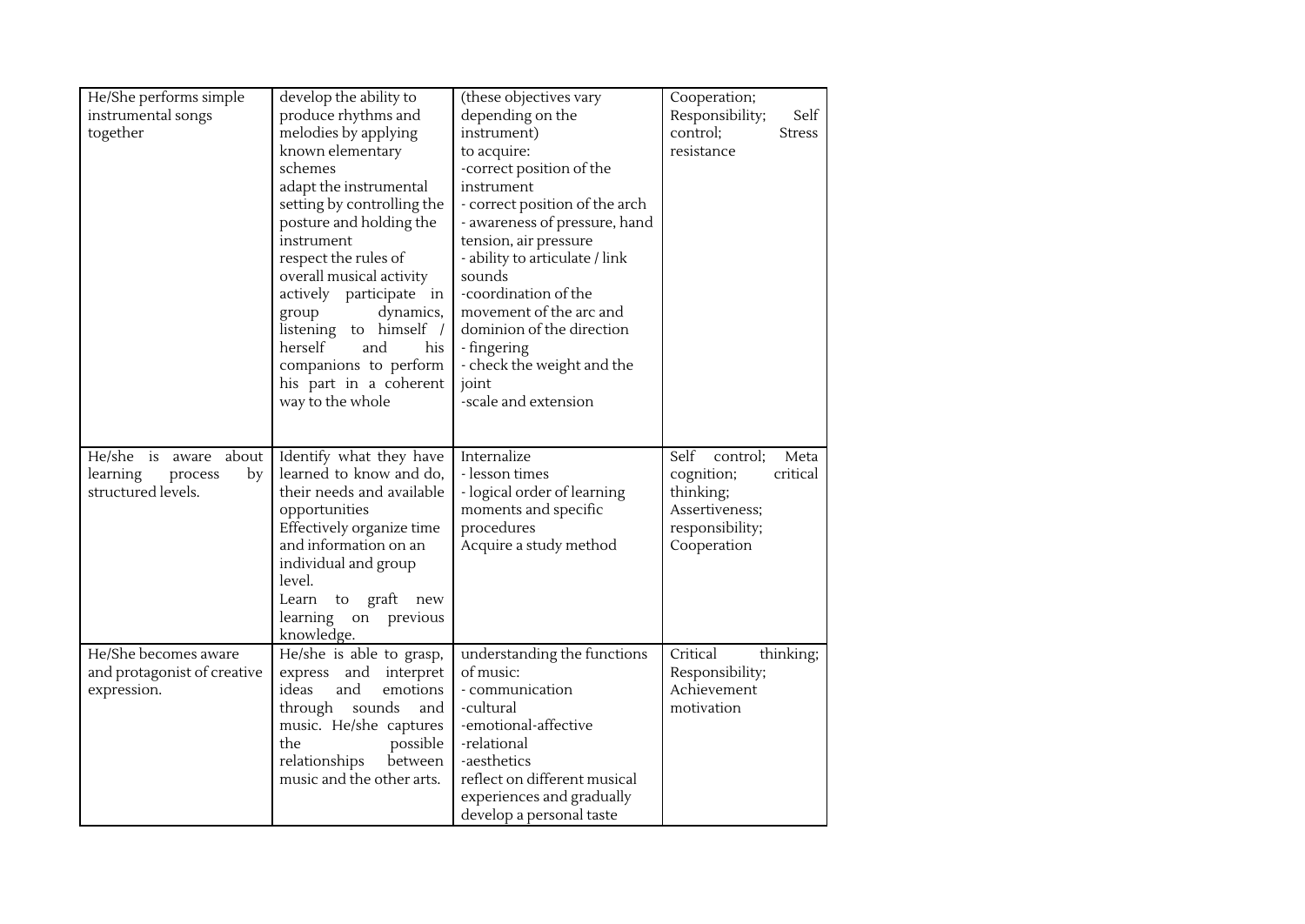| <b>GOALS FOR</b><br><b>GENERAL SKILLS</b>                                                                               | <b>ABILITIES</b>                                                                                                                                 | <b>OBJECTIVES</b>                                                                                                 |                                          | SOCIAL-EMOTIONAL<br><b>SKILLS INVOLVED</b> |
|-------------------------------------------------------------------------------------------------------------------------|--------------------------------------------------------------------------------------------------------------------------------------------------|-------------------------------------------------------------------------------------------------------------------|------------------------------------------|--------------------------------------------|
| $1st$ year                                                                                                              |                                                                                                                                                  |                                                                                                                   |                                          |                                            |
| Develop the skills of<br>coding and decoding of<br>the sound language<br>making correct use of<br>the musical notation  | To Know the conventional<br>notation<br>To Know the properties and<br>characters of sound                                                        | Recognize and<br>analyze sounds<br>according to the four<br>parameters (pitch,<br>duration, intensity,<br>timbre) | Creativity;<br>Tolerance;<br>motivation; | Cooperation;<br>Achievement                |
| Participate actively in<br>the creation of musical<br>experiences through<br>the performance and<br>interpretation of   | To Play simple melodies and<br>rhythmic sequences with<br>your voice or instrument for<br>imitation or reading                                   | Recognize and<br>classify the various<br>musical instruments<br>by listening                                      |                                          |                                            |
| instrumental and vocal<br>pieces                                                                                        | To Recognize the main<br>instrumental timbres and<br>the various sound                                                                           | Read and write simple<br>rhythmic melodic<br>sentences                                                            |                                          |                                            |
| Develop the ability to<br>listen and understand<br>sound phenomena and<br>musical messages, in<br>relation to one's own | parameters<br>To Increase awareness of<br>one's gesture and the<br>perception of the parts of                                                    | Play easy melodies<br>with instruments and<br>voice                                                               |                                          |                                            |
| musical experiences<br>and different<br>historical-cultural                                                             | the body involved in the<br>instrumental performance.                                                                                            | Perform easy<br>rhythmic sequences                                                                                |                                          |                                            |
| contexts.<br>Approach to the<br>musical instrument:<br>acquiring a gradual                                              | To Know how to use and<br>control the tool in individual<br>practice, with particular<br>attention to posture and the<br>acquisition of specific | Knowing how to<br>classify, compare and<br>analyze sound events<br>Decode with the                                |                                          |                                            |

instrument the various aspects of basic musical

## GRADE: LOWER SECONDARY SCHOOL

body awareness in the context of a contact as techniques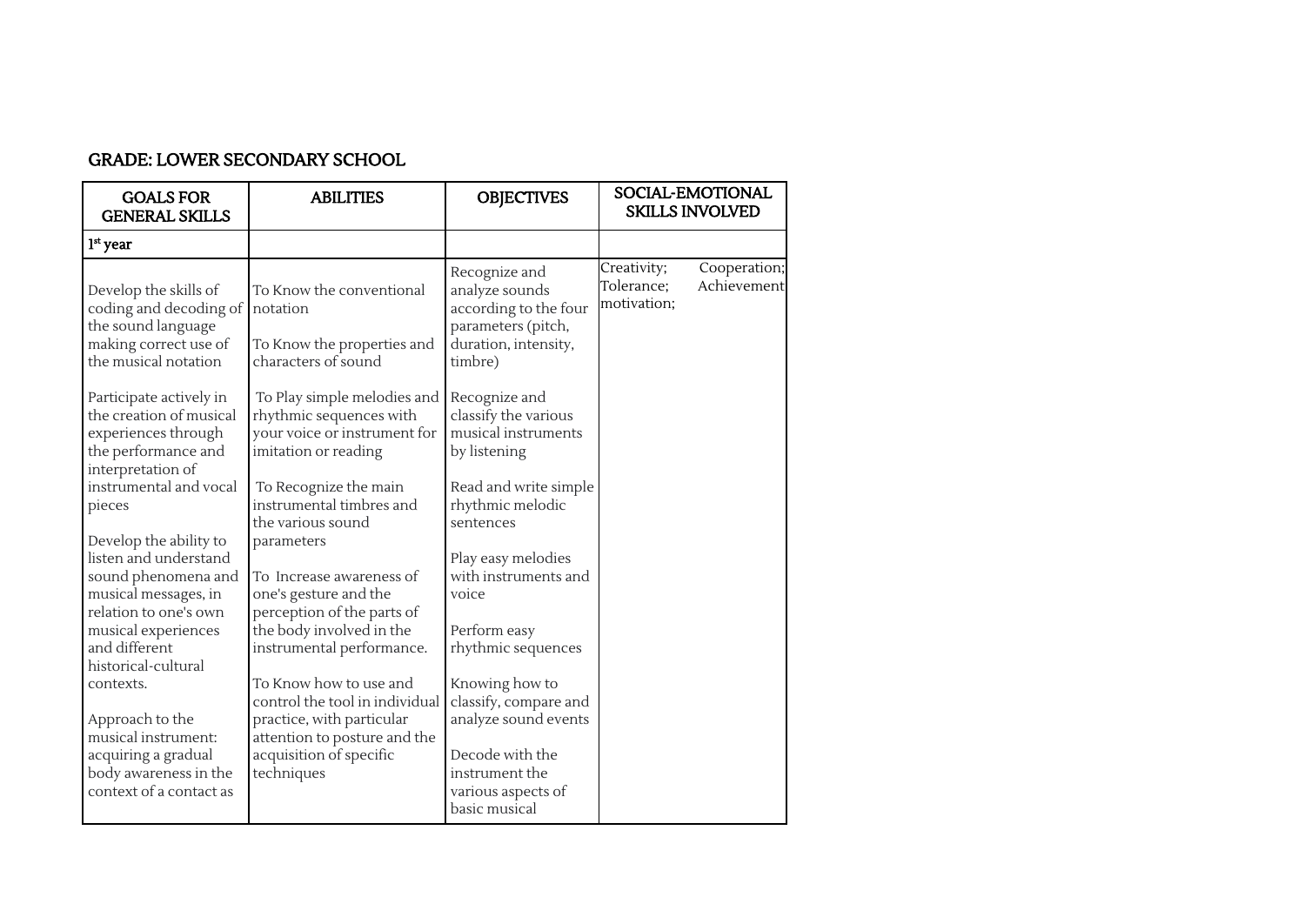| natural as possible with<br>the instrument.<br>Develop the ability of<br>sign-gesture-sound<br>correlation in the use of<br>the instrument<br>Understand your own<br>role and respect that of<br>others within a group<br>(ensemble / orchestra<br>music                                                                                                      | To know how to use and<br>control the instrument in<br>collective practice<br>(ensemble / orchestra<br>music)<br>To identify individually and<br>undertake a study method<br>based on awareness of the<br>error and its correction                                                                                                  | notation: rhythmic,<br>metric, timbral and<br>dynamic.<br>Begin looking for a<br>postural structure<br>that allows you to<br>reach a correct state<br>of relaxation and<br>coordination.<br>Knowing how to<br>identify and<br>overcome difficulties<br>in individual and<br>collective study<br>• Begin to master the<br>tool both through<br>reading and through<br>imitation. |                                                                                                                                                         |
|---------------------------------------------------------------------------------------------------------------------------------------------------------------------------------------------------------------------------------------------------------------------------------------------------------------------------------------------------------------|-------------------------------------------------------------------------------------------------------------------------------------------------------------------------------------------------------------------------------------------------------------------------------------------------------------------------------------|---------------------------------------------------------------------------------------------------------------------------------------------------------------------------------------------------------------------------------------------------------------------------------------------------------------------------------------------------------------------------------|---------------------------------------------------------------------------------------------------------------------------------------------------------|
| $2nd$ year                                                                                                                                                                                                                                                                                                                                                    |                                                                                                                                                                                                                                                                                                                                     |                                                                                                                                                                                                                                                                                                                                                                                 |                                                                                                                                                         |
| Develop the skills of<br>coding and decoding of<br>the sound language<br>making correct use of<br>the musical notation<br>Participate actively in<br>the creation of musical<br>experiences through<br>the performance and<br>interpretation of<br>instrumental and vocal<br>pieces<br>Develop the ability to<br>listen and understand<br>sound phenomena and | Know the conventional<br>notation<br>Play simple melodies and<br>rhythmic sequences with<br>your voice or instrument for<br>imitation or reading<br>Learn about the historical<br>evolution and social<br>function of music from<br>Prehistory to the<br>Renaissance.<br>Know the main instrumental<br>and vocal formations related | Recognize<br>analyze<br>parameters<br>duration,<br>intensity<br>and timbre).<br>Read and write simple<br>rhythmic<br>melodic<br>sentences<br>Play<br>easy melodies<br>with instruments and<br>voice<br>Perform<br>easy<br>rhythmic sequences                                                                                                                                    | and Cooperation; Creativity;,<br>Responsibility;<br>sounds Energy;<br>according to the four persistence; Self Efficacy;<br>(pitch, Assertiveness; Trust |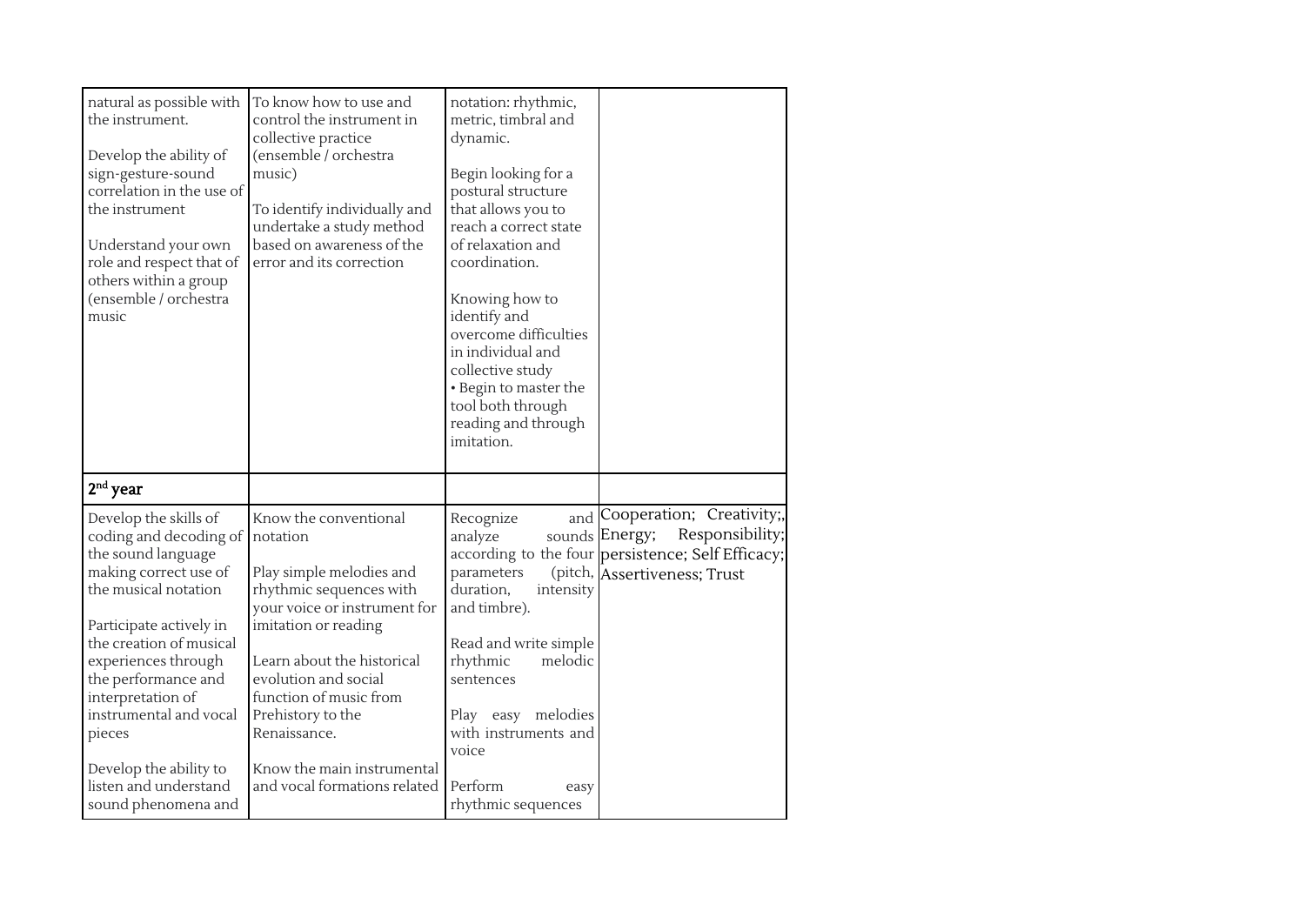| musical messages, in<br>relation to one's own<br>musical experiences | to the historical periods<br>covered                  | Knowing<br>how<br>to<br>classify, compare and |  |
|----------------------------------------------------------------------|-------------------------------------------------------|-----------------------------------------------|--|
| and different<br>historical-cultural                                 | Know the main musical<br>forms of the historical      | analyze sound events                          |  |
| contexts.                                                            | periods covered                                       | Recognize<br>the                              |  |
|                                                                      |                                                       | characters that allow                         |  |
| Approach to the                                                      | Increase awareness of one's                           | the historical, genre,                        |  |
| musical instrument:                                                  | gesture and the perception                            | style and form of a                           |  |
| acquiring a gradual                                                  | of the parts of the body                              | piece to be attributed.                       |  |
| body awareness in the                                                | involved in the instrumental                          |                                               |  |
| context of a contact as                                              | performance.                                          | Knowing<br>how<br>to                          |  |
| natural as possible with<br>the instrument.                          | Knowing how to use and                                | analyze<br>the<br>characteristics<br>and      |  |
|                                                                      | control the tool in individual                        | of<br>form<br>musical                         |  |
| Develop the ability of                                               | practice, with particular                             | of<br>pieces<br>the                           |  |
| sign-gesture-sound                                                   | reference to posture and the                          | periods<br>historical                         |  |
| correlation in the use of                                            | acquisition of specific                               | dealt with                                    |  |
| the instrument.                                                      | techniques                                            |                                               |  |
|                                                                      |                                                       | Recognize<br>by                               |  |
| Knowing how to                                                       | Knowing how to use and                                | listening to musical                          |  |
| identify and overcome                                                | control the instrument in                             | works<br>the<br>main                          |  |
| difficulties in individual<br>and collective study.                  | collective practice<br>(ensemble / orchestra          | structures of musical<br>language and their   |  |
|                                                                      | music)                                                | expressive value, also                        |  |
| Understand your own                                                  |                                                       | in relation to other                          |  |
| role and respect that of                                             | Individually identify and                             | languages.                                    |  |
| others within a group                                                | undertake a study method                              |                                               |  |
| (ensemble / orchestra).                                              | based on the awareness of                             | Decode<br>with<br>the                         |  |
|                                                                      | the error and its correction                          | the<br>instrument                             |  |
|                                                                      | • Develop the ability to                              | various aspects<br>of                         |  |
|                                                                      | verify, control and                                   | basic<br>musical                              |  |
|                                                                      | self-regulate intonation.<br>• Develop the ability to | rhythmic,<br>notation:<br>metric, timbral and |  |
|                                                                      | perform and listen in                                 | dynamic.                                      |  |
|                                                                      | ensemble and orchestral                               |                                               |  |
|                                                                      | music by learning to follow                           | Begin looking for a                           |  |
|                                                                      | the conduct of a direttore                            | postural<br>structure                         |  |
|                                                                      | d'orchestra (??).                                     | that allows you to                            |  |
|                                                                      |                                                       | reach a correct state                         |  |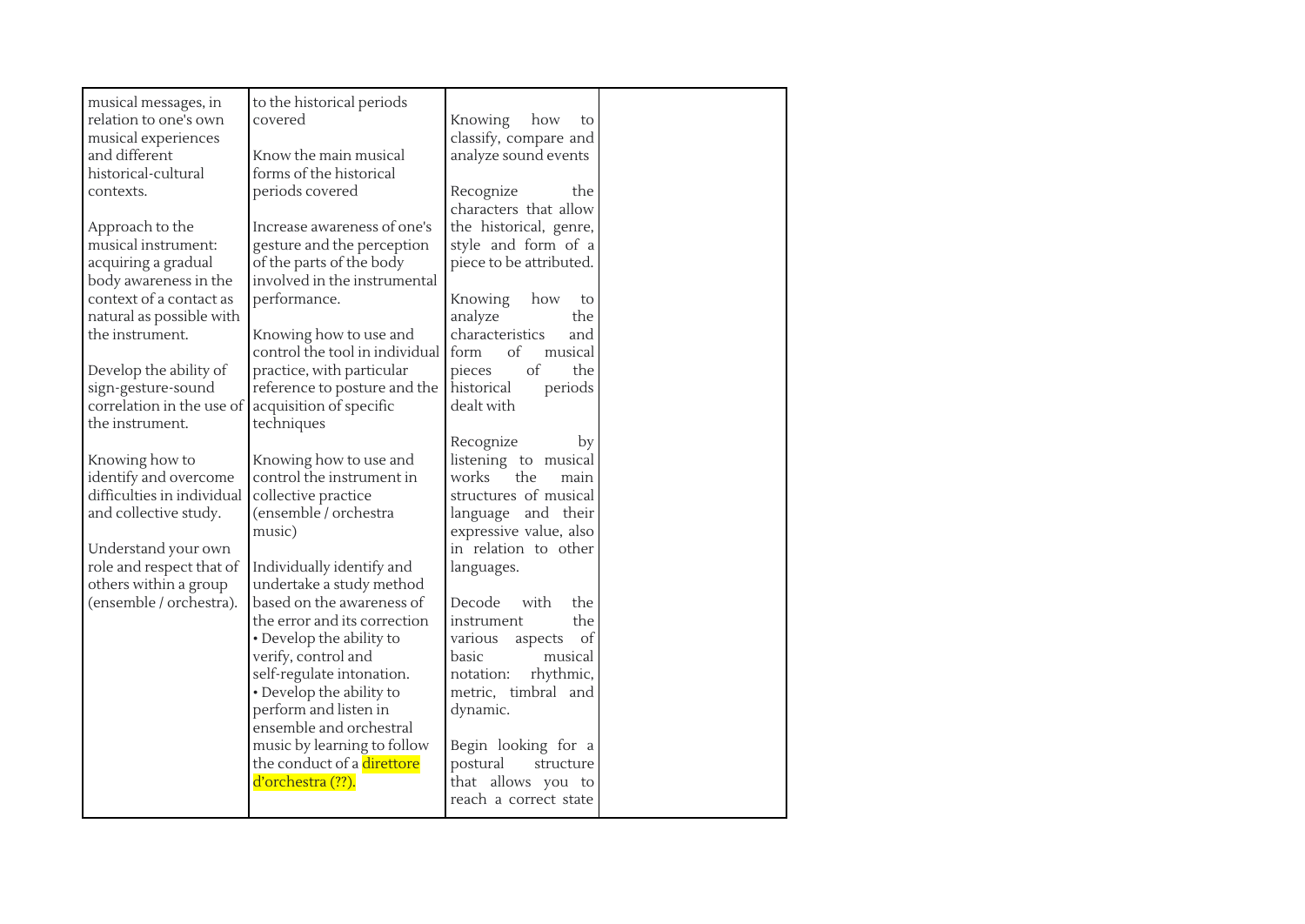|                                                                                                                                                                                                                                                 |                                                                                                                                                                                                                                                                               | relaxation<br>of<br>and<br>coordination.<br>Implement the digital<br>technique functional<br>to the instrument.<br>Master the tool and<br>the<br>correction<br>dynamics based on<br>listening to oneself<br>and the knowledge<br>acquired |                                                                                                                            |
|-------------------------------------------------------------------------------------------------------------------------------------------------------------------------------------------------------------------------------------------------|-------------------------------------------------------------------------------------------------------------------------------------------------------------------------------------------------------------------------------------------------------------------------------|-------------------------------------------------------------------------------------------------------------------------------------------------------------------------------------------------------------------------------------------|----------------------------------------------------------------------------------------------------------------------------|
| $3rd$ year                                                                                                                                                                                                                                      |                                                                                                                                                                                                                                                                               |                                                                                                                                                                                                                                           |                                                                                                                            |
| Develop the skills of<br>coding and decoding of<br>the sound language<br>making correct use of<br>the musical notation<br>Participate actively in<br>the creation of musical<br>experiences through<br>the performance and<br>interpretation of | Know the conventional<br>notation<br>Play simple melodies and<br>rhythmic sequences with<br>your voice or instrument for<br>imitation or reading<br>Learn about the historical<br>evolution and social<br>function of music from the<br>Baroque to the twentieth              | Recognize and<br>analyze sounds<br>according to the four<br>parameters (pitch,<br>duration, intensity<br>and timbre)<br>Read and write simple<br>rhythmic melodic<br>sentences                                                            | Self<br>Cooperation;<br>Control;<br>Achievement<br>Motivation;<br>Critical<br>thinking; Meta cognition;<br>Responsibility; |
| instrumental and vocal<br>pieces<br>Develop the ability to<br>listen and understand<br>sound phenomena and<br>musical messages, in<br>relation to one's own<br>musical experiences<br>and different<br>historical-cultural<br>contexts.         | century<br>Know the main instrumental<br>and vocal formations related<br>to the historical periods<br>covered<br>Know the main musical<br>forms of the historical<br>periods covered<br>Increase awareness of one's<br>gesture and the perception<br>of the parts of the body | Play easy melodies<br>with instruments and<br>voice<br>Perform easy<br>rhythmic sequences<br>Knowing how to<br>classify, compare and<br>analyze sound events<br>Recognize the<br>characters that allow                                    |                                                                                                                            |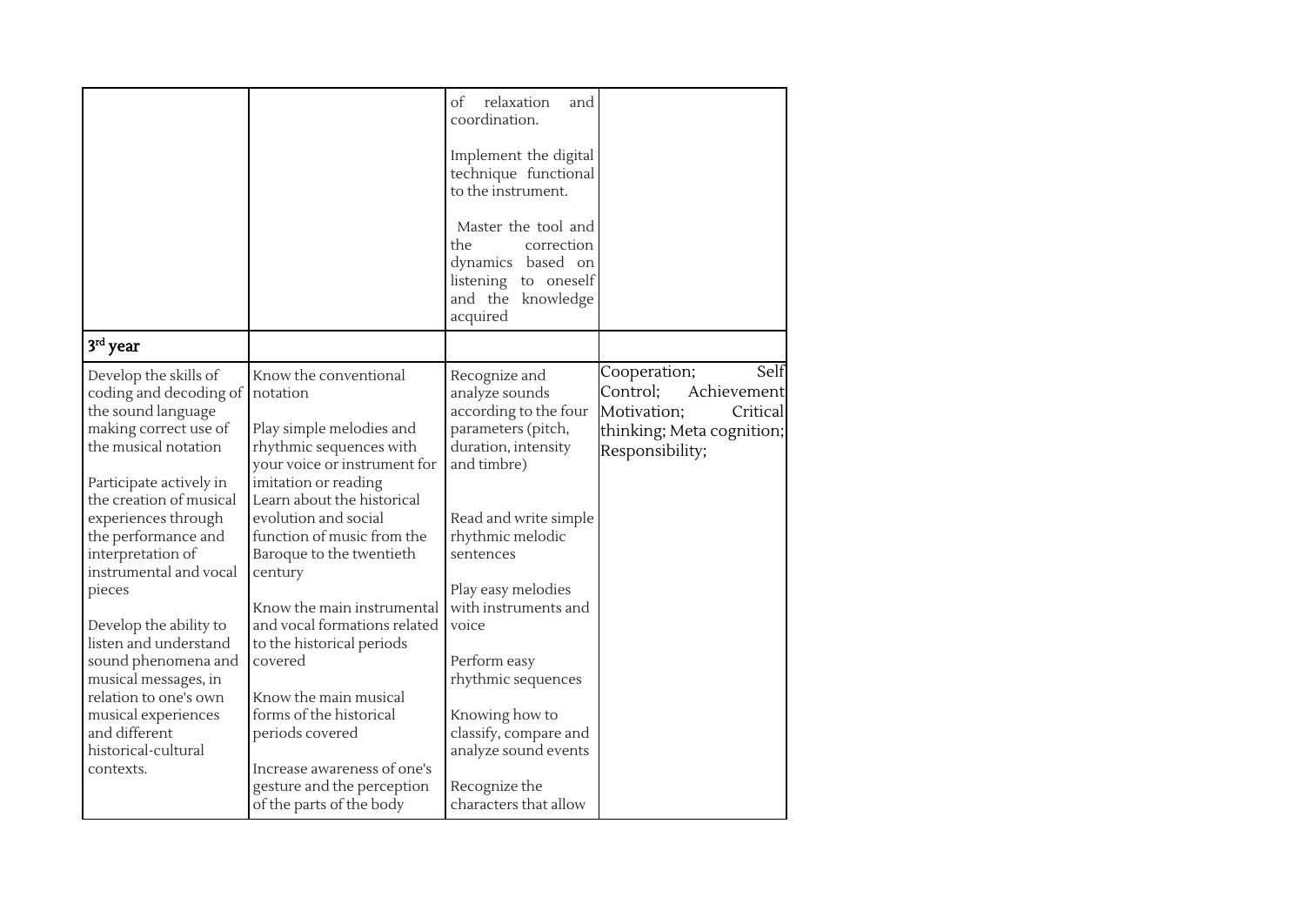| Approach to the<br>musical instrument:<br>acquiring a gradual<br>body awareness in the<br>context of a contact as<br>natural as possible with<br>the instrument.<br>Develop the ability of<br>sign-gesture-sound<br>correlation in the use of<br>the instrument.<br>Understand your own<br>role and respect that of<br>others within a group<br>(ensemble / orchestra). | involved in the instrumental<br>performance.<br>Knowing how to use and<br>control the tool in individual<br>practice, with particular<br>reference to posture and the<br>acquisition of specific<br>techniques<br>Knowing how to use and<br>control the instrument in<br>collective practice<br>(ensemble / orchestra<br>music)<br>Individually identify and<br>undertake a study method<br>based on the awareness of<br>the error and its correction<br>Develop the ability to verify,<br>control and self-regulate<br>intonation.<br>Develop the ability to<br>perform and listen in<br>ensemble and orchestral<br>music by learning to follow<br>the conduct of a direttore<br>d'orchestra | the historical, genre,<br>style and form of a<br>piece to be attributed.<br>Knowing how to<br>analyze the<br>characteristics and<br>form of musical<br>pieces of the<br>historical periods<br>dealt with<br>Recognize by<br>listening to musical<br>works the main<br>structures of musical<br>language and their<br>expressive value, also<br>in relation to other<br>languages.<br>Decode with the<br>instrument the<br>various aspects of<br>basic musical<br>notation: rhythmic,<br>metric, timbral and<br>dynamic.<br>Demonstrate having<br>acquired and<br>consolidated a<br>correct postural and |  |
|-------------------------------------------------------------------------------------------------------------------------------------------------------------------------------------------------------------------------------------------------------------------------------------------------------------------------------------------------------------------------|-----------------------------------------------------------------------------------------------------------------------------------------------------------------------------------------------------------------------------------------------------------------------------------------------------------------------------------------------------------------------------------------------------------------------------------------------------------------------------------------------------------------------------------------------------------------------------------------------------------------------------------------------------------------------------------------------|---------------------------------------------------------------------------------------------------------------------------------------------------------------------------------------------------------------------------------------------------------------------------------------------------------------------------------------------------------------------------------------------------------------------------------------------------------------------------------------------------------------------------------------------------------------------------------------------------------|--|
|                                                                                                                                                                                                                                                                                                                                                                         |                                                                                                                                                                                                                                                                                                                                                                                                                                                                                                                                                                                                                                                                                               | technical structure.                                                                                                                                                                                                                                                                                                                                                                                                                                                                                                                                                                                    |  |
|                                                                                                                                                                                                                                                                                                                                                                         |                                                                                                                                                                                                                                                                                                                                                                                                                                                                                                                                                                                                                                                                                               | Master the tool and<br>the correction<br>dynamics based on<br>listening to oneself<br>and the knowledge<br>acquired.                                                                                                                                                                                                                                                                                                                                                                                                                                                                                    |  |